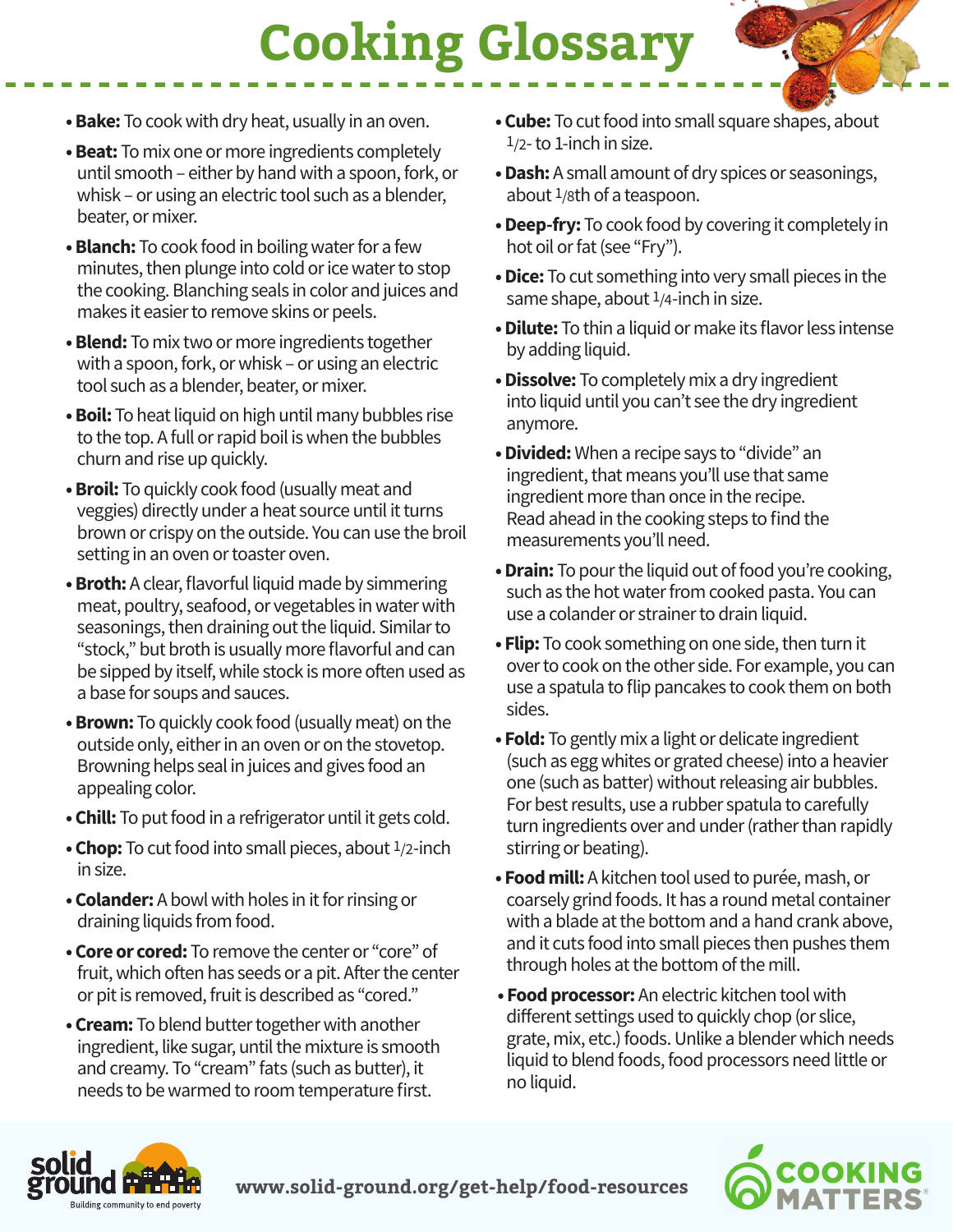- **Fry:** To cook food in hot oil or fat. Stir-frying or sautéing is to cook in a pan with a very small amount of hot oil. Pan-frying or shallow-fat frying is to cook in one-to-two inches of hot oil. Deep-frying is to cook in a deep layer of hot oil.
- **Garnish:** To decorate a dish of food before serving with small edible herbs, flowers, or slices of fruits and vegetables. Examples of garnishes include herbs such as parsley or dill, edible flowers like nasturtiums or pansies, and lemon, fruit, or vegetable slices.
- **Gluten:** A substance found in grains, especially wheat, that gives dough a stretchy texture.
- **Grate and grater:** To shave or break apart soft foods (such as cheese) or hard foods (such as carrots) into small bits. You can use a "grater" – a metal tool with different-sized holes that you rub the food against to break it up – or an electric food processor or blender on the "grate" setting.
- **Grease:** To coat a pan or dish with butter, oil, or other fat to prevent food from sticking as it cooks.
- **Grill:** To cook food over flames using a barbecue grill, stovetop grill, or hibachi grill.
- **Grind:** To turn solid foods into tiny particles using a food processor, coffee grinder, or hand tool called a mortar and pestle.
- **Herbs:** Any green or leafy part of a plant most often used for seasoning, flavoring, or garnishing recipes. Basil, parsley, rosemary, thyme, and dill are all herbs. Pesto and tabouli are examples of dishes that use herbs as main ingredients.
- **Ice bath:** A bowl with water and ice cubes used to chill something very quickly.
- **Julienne:** To cut food most often vegetables into long thin strips that look like matchsticks.
- **Knead:** To press and squeeze dough with the palms of your hands or using a mixer. Kneading dough brings out gluten in the flour, which gives bread its texture and structure.
- **Let stand:** To let a food cool or sit at room temperature before slicing or serving it.
- **Lukewarm:** Medium temperature, similar to body temperature, that doesn't feel either hot or cold when you touch it.
- **Marinate:** To coat or soak foods such as meat, chicken, fish, tofu, or vegetables in seasoned liquid to give it extra flavor before cooking.
- **Measure:** To get the correct amounts of ingredients for recipes, it's important to use measuring cups and spoons labeled with specific amounts (such as teaspoon, tablespoon, cup, 1 cup, etc.). For liquids, use 1- or 2-cup clear glass or plastic containers with ounces marked on the side. Pour dry ingredients into measuring cups or spoons and level them off with a flat knife so the amount is just right.
- **Mince:** To chop food into very small pieces using a knife or electric food processor. Mincing an onion means to first chop or slice it into pieces, then cut it up even smaller by rocking your knife back, forth, and across it until the pieces are tiny.
- **Mix:** To stir and combine two or more ingredients in a bowl with a spoon, fork, or whisk – or using an electric blender, beater, or mixer.
- **Mortar and pestle:** Two kitchen tools used together to crush and grind ingredients into a fine paste or powder. The mortar is a bowl that holds the ingredients, made of hard wood, metal, ceramic, or stone. The pestle is a hard, club-shaped tool used to crush the ingredients in the mortar.
- **Pan-fry:** Similar to shallow-fat frying, this is to cook in one-to-two inches of hot oil or fat (see "Fry").
- **Pare and paring knife:** To use a small knife, often called a paring knife, to cut the skin or outer layer off of fruits and vegetables.
- **Peel:** To use a kitchen tool called a "peeler" to take just the skin off of fruits and vegetables. You can also peel with a knife – but be careful! Always slice away from your body to avoid cutting yourself.
- **Pinch:** A very small amount of an ingredient about  $1/16$ th of a teaspoon – measured by "pinching" it between your thumb and index finger.
- **Purée:** To mash foods until completely smooth using a sieve, food mill, blender, or food processor.







**www.solid-ground.org/get-help/food-resources**